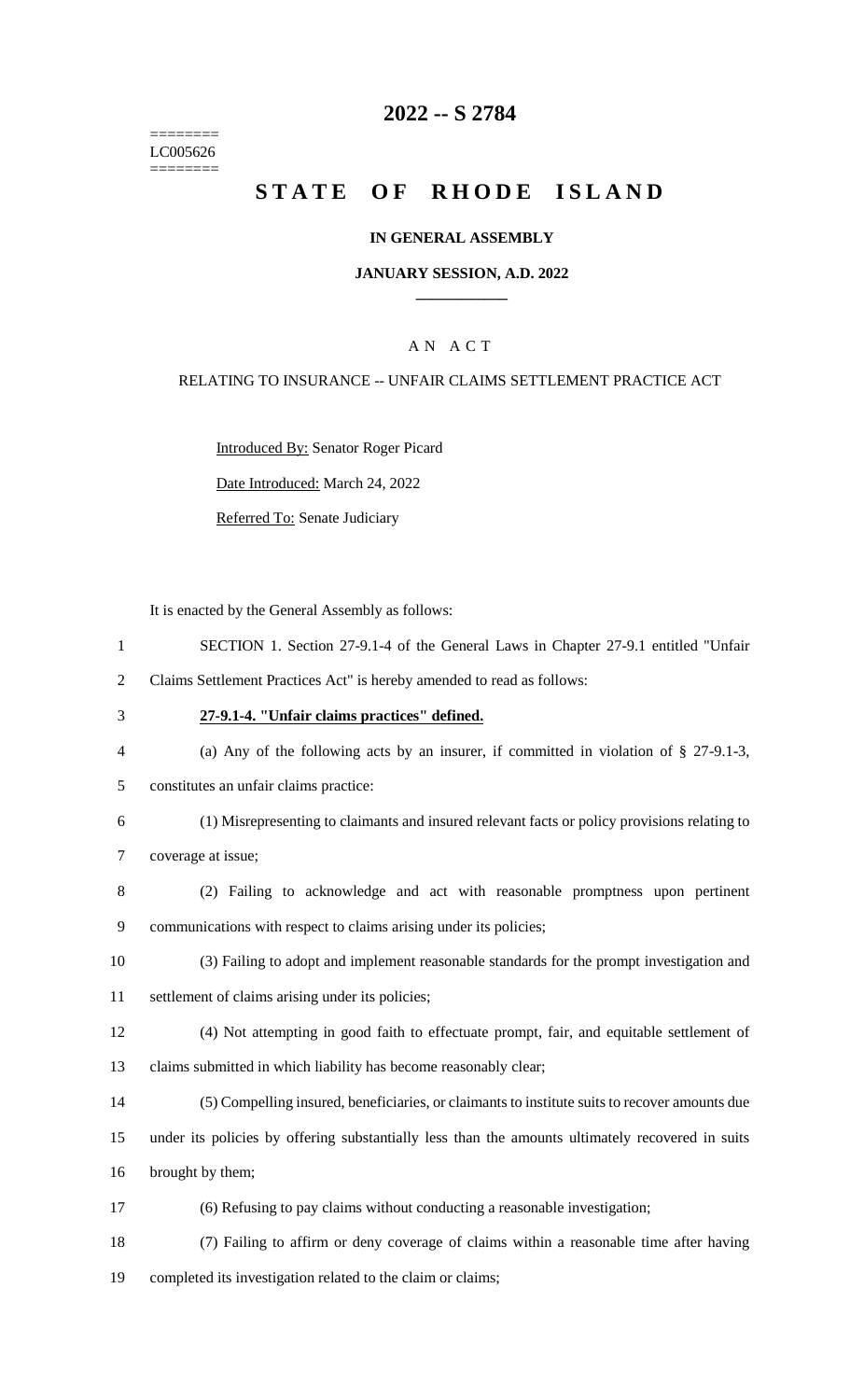- (8) Attempting to settle or settling claims for less than the amount that a reasonable person would believe the insured or beneficiary was entitled by reference to written or printed advertising material accompanying or made part of an application;
- (9) Attempting to settle or settling claims on the basis of an application that was materially altered without notice to, or knowledge or consent of, the insured;
- 

 (10) Making claims payments to an insured or beneficiary without indicating the coverage under which each payment is being made;

 (11) Unreasonably delaying the investigation or payment of claims by requiring both a formal proof of loss form and subsequent verification that would result in duplication of information and verification appearing in the formal proof of loss form;

 (12) Failing in the case of claims denials or offers of compromise settlement to promptly provide a reasonable and accurate explanation of the basis of those actions;

 (13) Failing to provide forms necessary to present claims within ten (10) calendar days of a request with reasonable explanations regarding their use;

 (14) Failing to adopt and implement reasonable standards to assure that the repairs of a repairer owned by or required to be used by the insurer are performed in a workmanlike manner;

(15) Misleading a claimant as to the applicable statute of limitations;

 (16) Failing to respond to a claim within thirty (30) days, unless the insured shall agree to a longer period;

 (17) Engaging in any act or practice of intimidation, coercion, threat, or misrepresentation of consumers rights, for or against any insured person, claimant, or entity to use a particular rental car company for motor vehicle replacement services or products; provided, however, nothing shall prohibit any insurance company, agent, or adjuster from providing to such insured person, claimant, or entity the names of a rental car company with which arrangements have been made with respect to motor vehicle replacement services; provided, that the rental car company is licensed pursuant to § 31-5-33;

 (18) Refusing to honor a "direction to pay" executed by an insured, claimant, indicating that the insured or claimant wishes to have the insurance company directly pay his or her motor vehicle replacement vehicle rental benefit to the rental car company of the consumer's choice; provided, that the rental car company is licensed pursuant to § 31-5-33. Nothing in this section shall be construed to prevent the insurance company's ability to question or challenge the amount charged, in accordance with its policy provisions, and the requirements of the department of business regulation;

(19) Modifying any published manual, i.e., Motor's Auto Repair Manual, Mitchells, or any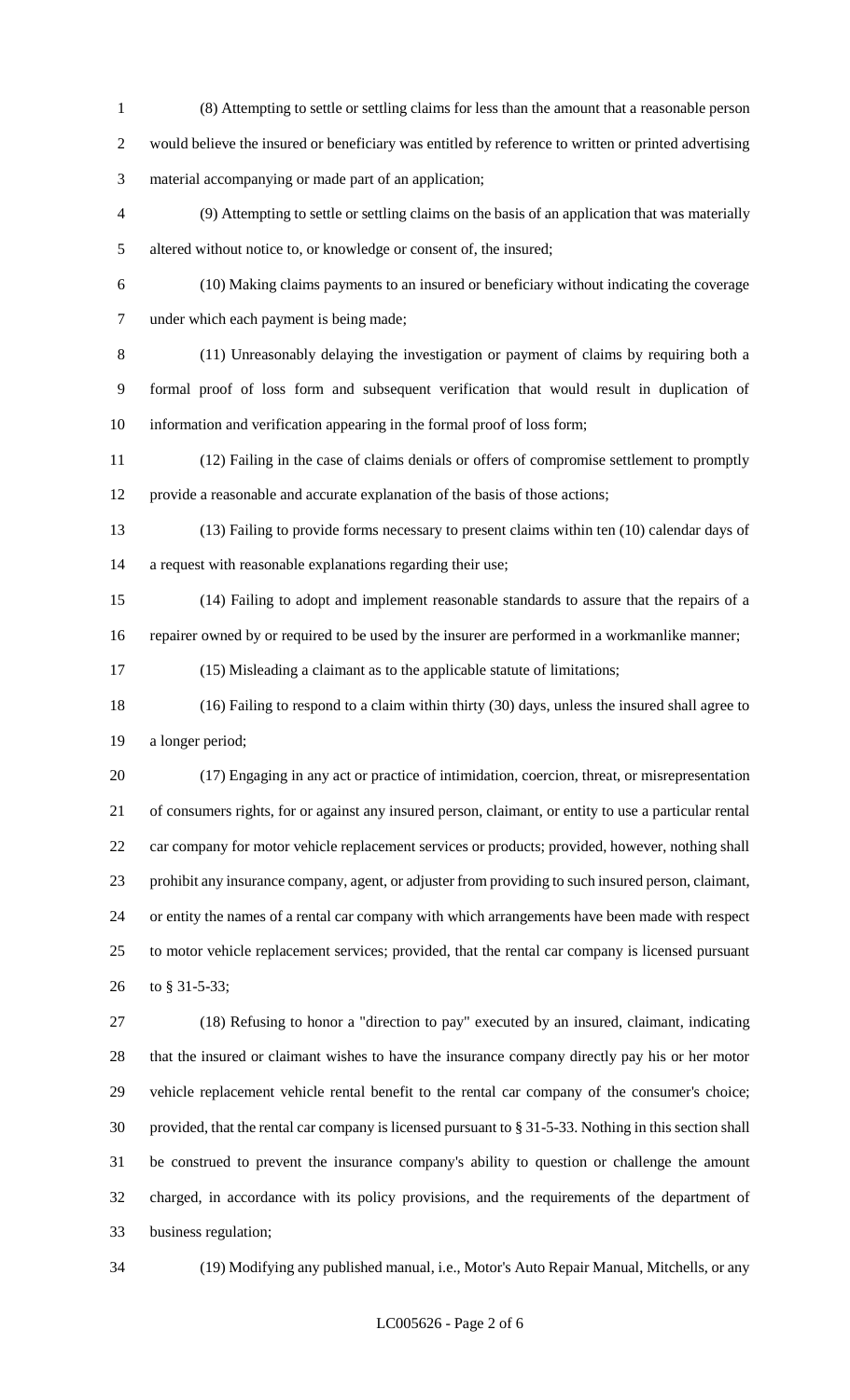automated appraisal system, relating to auto body repair without prior agreement between the

parties;

(20) Failing to use a manual or system in its entirety in the appraisal of a motor vehicle;

 (21) Refusing to compensate an auto body shop for its documented charges as identified through the most current version of automotive industry-recognized software programs or systems for paint, body, and refinishing materials in auto body repair claims, including, but not limited to, programs such as Mitchell's RMC, PMC Logic, Paint, Micromix, or a paint manufacturer's programs. An insurer shall not discount documented charges by failing to use a system in its entirety, including an automotive industry standard markup;

(22) Failing to comply with the requirements of § 31-47-12.1;

 (23) Failure to have an appraisal performed by a licensed appraiser where the motor vehicle 12 has sustained damage estimated to exceed two thousand five hundred dollars (\$2,500) five thousand 13 dollars (\$5,000). The licensed appraiser referred to herein must be unaffiliated with the repair facility repairing the subject motor vehicle; must perform a physical inspection of the damaged motor vehicle; and may not perform an appraisal based upon pictures of the damaged motor vehicle; 16 (24) Failure to perform an initial appraisal within three  $\left(3\right)$  four  $\left(4\right)$  business days after a request is received from an auto body repair shop, provided the damaged motor vehicle is on the premises of the repair shop when the request is made, and failure to perform a supplemental appraisal inspection of a vehicle within four (4) business days after a request is received from an auto body repair shop. The time limitations set forth in this subsection may be extended by mutual

agreement between the auto body repair shop and the insurer;

 (25) Designating a motor vehicle a total loss if the cost to rebuild or reconstruct the motor vehicle to its pre-accident condition is less than seventy-five percent (75%) of the "fair market value" of the motor vehicle immediately preceding the time it was damaged:

 (i) For the purposes of this subdivision, "fair market value" means the retail value of a motor vehicle as set forth in a current edition of a nationally recognized compilation of retail values 27 commonly used by the automotive or insurance industry to establish values of motor vehicles;

 (ii) Nothing herein shall be construed to require a vehicle be deemed a total loss if the total cost to rebuild or reconstruct the motor vehicle to its pre-accident condition is greater than seventy- five percent (75%) of the fair market value of the motor vehicle immediately preceding the time it was damaged;

 (iii) Nothing herein shall prohibit an insurance company from agreeing to deem a vehicle a total loss at the vehicle owner's request and with the vehicle owner's express written authorization if the cost to rebuild or reconstruct the motor vehicle to its pre-accident condition is less than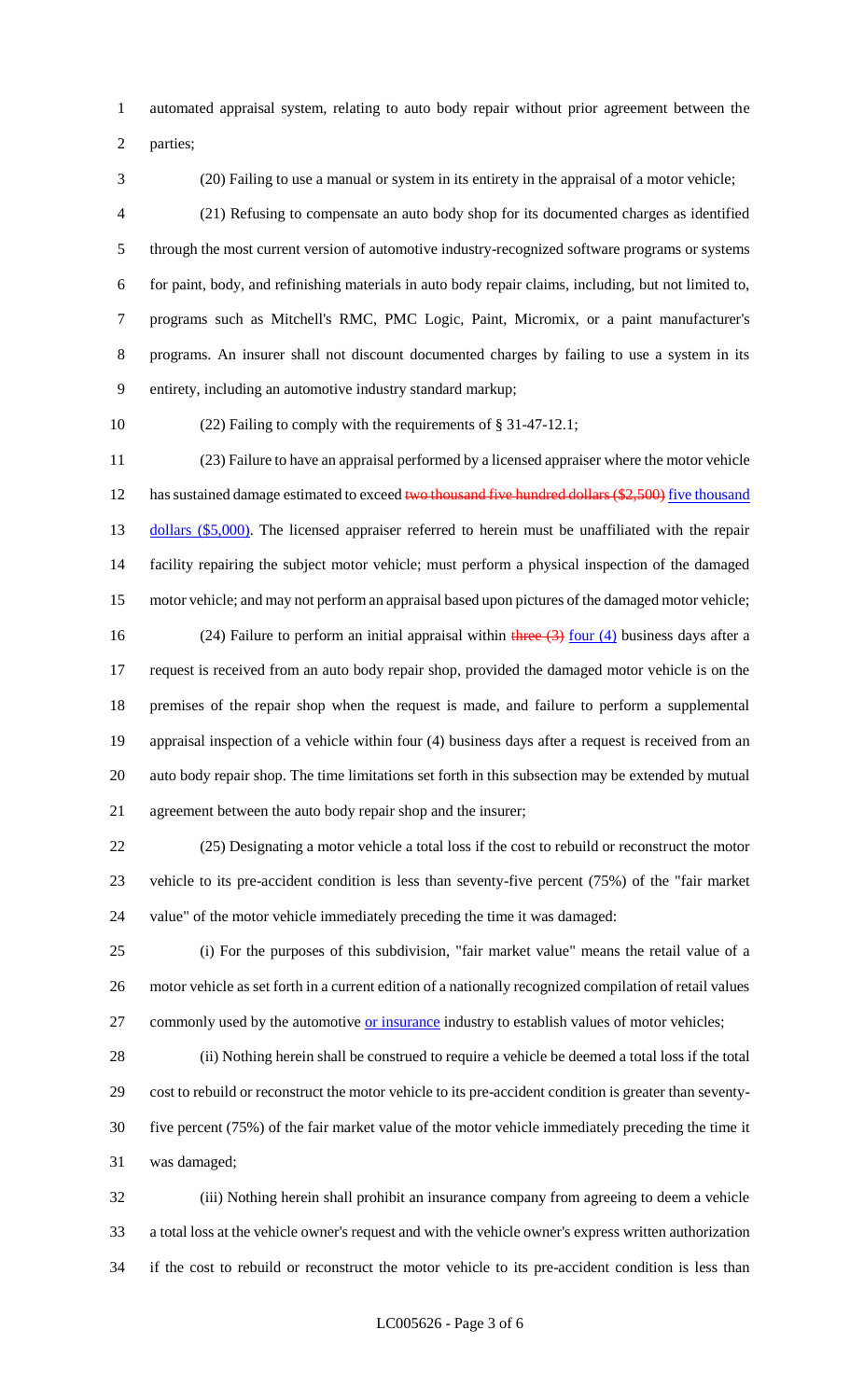seventy-five percent (75%) of the "fair market value" of the motor vehicle immediately preceding the time it was damaged;

 (iv) If condition adjustments are made to the retail value of a motor vehicle designated a total loss, all such adjustments must be in accordance with the standards set forth in the current edition of a nationally recognized compilation of retail values, commonly used by the automotive or insurance industry, used by the insurer to determine the retail value of the vehicle; and all such adjustments, including prior damage deductions, must be itemized, fair, and reasonable; and

 (v) When a vehicle is deemed a total loss, if the insurer is not retaining the salvage, the insurer must notify the owner of the vehicle in writing of the requirements of obtaining both a 10 salvage title and a reconstructed title from the department of motor vehicles pursuant to chapter  $\frac{46}{1}$  of title 31, and must obtain, in writing, the owner's consent and acknowledgement that the insurer is not retaining the salvage and include a statement of the owner's obligation and potential costs to dispose of or otherwise retain the salvage;

 (26) Negotiating, or effecting the settlement of, a claim for loss or damage covered by an insurance contract with an unlicensed public adjuster acting on behalf of an insured. Nothing contained in this section shall be construed to preclude an insurer from dealing with any individual or entity that is not required to be licensed under chapter 10 of title 27;

 (27) Refusing to pay an auto body repair shop for documented necessary sublet services paid out to vendors or incurred by the auto body repair shop, for specialty or unique services performed in the overall repair process, including costs and labor incurred to research, coordinate, administrate, or facilitate the necessary sublet service, and an automotive industry standard markup. Examples of sublet services include, but are not limited to, towing, transportation, suspension, alignments, electronic calibrations, diagnostic work, mechanical work, and paid charges to release a vehicle.

25 (b)(1) Nothing contained in subsections (a)(19), (a)(20), and (a)(21) of this section shall be construed to interfere with an auto body repair facility's contract with an insurance company.

 (2) If an insurance company and auto body repair facility have contracted under a direct repair program or any similar program thereto, the provisions of subsections (a)(19), (a)(20), and (a)(21) of this section shall not apply.

 (3) If the insured or claimant elects to have the vehicle repaired at a shop of his or her choice, the insurer shall not limit or discount the reasonable repair costs based upon the charges that would have been incurred had the vehicle been repaired by the insurer's chosen shop(s).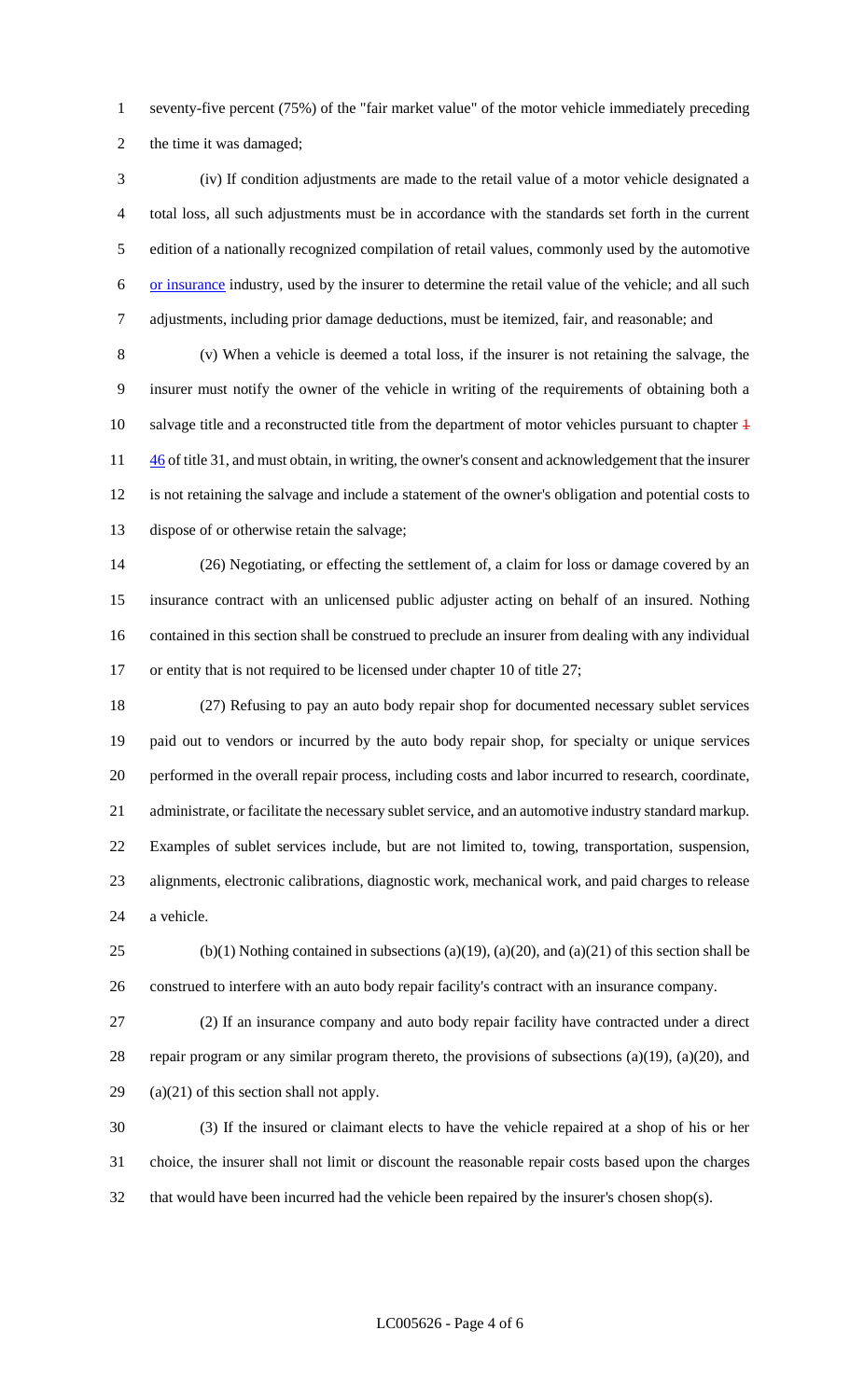1 SECTION 2. This act shall take effect upon passage.

#### $=$ LC005626 ========